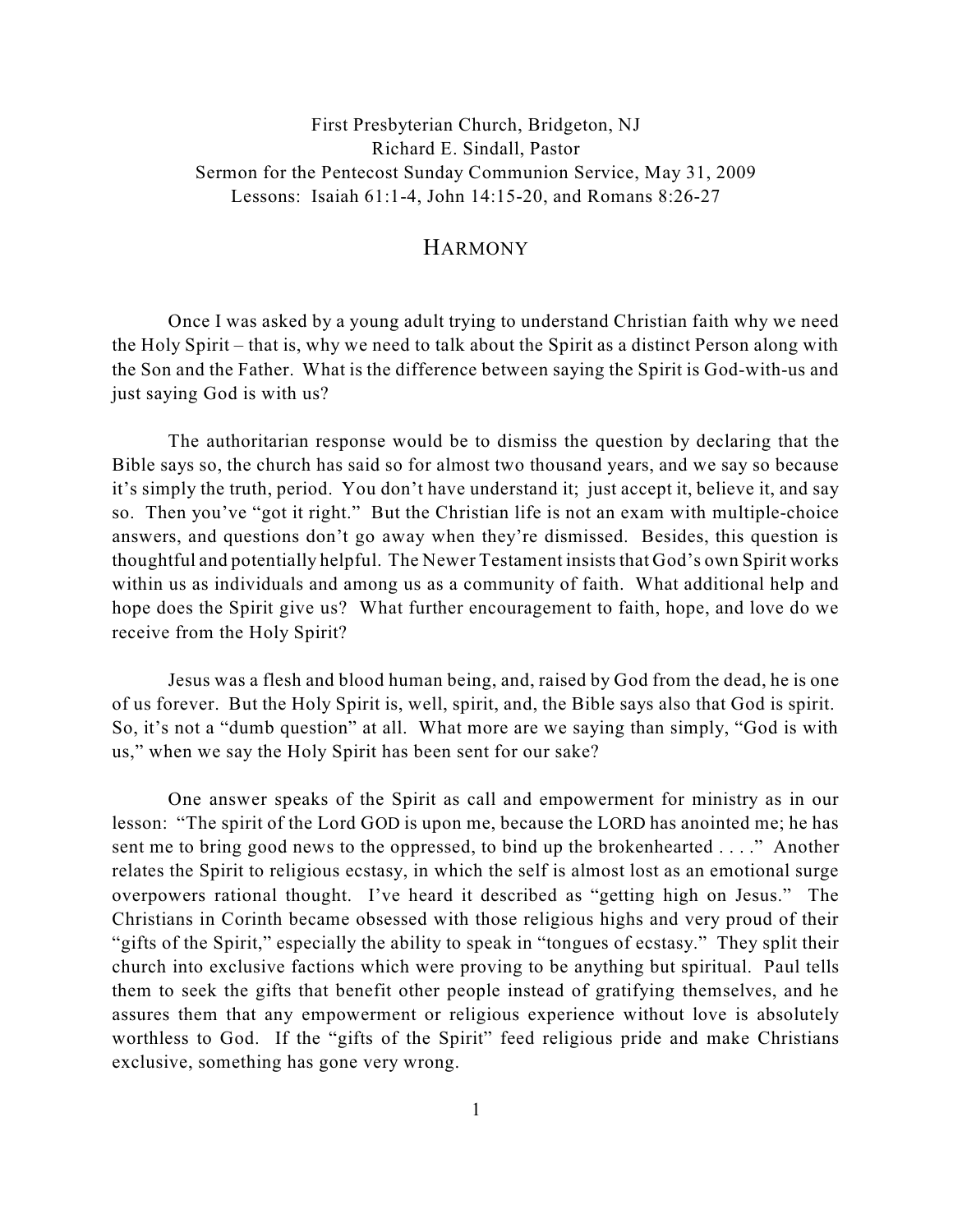But let's not dismiss our emotional needs just because they can be over-indulged. There is an emotional aspect to the work of the Holy Spirit that lifts us above our mundane and sometimes depressing levels of daily life, which is important, even though it's dangerous to seek experiences of euphoria through religion or prize them too highly. That kind of religious practice can be as addicting as any other way of getting high, and it neither deepens our knowledge of God nor furthers the ministry of Jesus Christ. Having seen it in action, I am wary of it, but we don't have to go to the other extreme and become entirely intellectual about our faith, as though God were to be found only in books. I can't work this matter out in a sermon, but I know we can love neither God nor people without the liberation of our emotions as well as our thoughts, freeing our hearts as well as our minds. The Spirit works to help us become free at deeper levels than conscious thought and rational belief.

Likewise, yes, it is also the work of the Holy Spirit to empower us for selfdevelopment for the purpose of ministry to others. God works through human beings to reach out and help other people in ways that exceed our limited abilities. This is the loavesand-fishes character of all Christian service. The minister preaches a fairly dull sermon that somehow reaches out and touches someone's heart and life. The church school teacher smiles at a child who feels very unlovable, and it makes more difference than we might think a smile could. In the Bible, ordinary people become extraordinary prophets or leaders when empowered by God's Spirit. I would caution, however, that God's power to do much with very little (the five loaves and two fish we bring to feed a crowd) is no excuse for laziness from those who serve or sloppy thinking from those who preach or teach. Jesus warns us that much will be expected from those to whom much has been given, and Paul cautions all of us not to think more of ourselves than is justified by our abilities, learning, and grace.

Life is relational. It's not a performance, not a test, and not a burden (even in times when it feels burdensome). God has not sent us the Holy Spirit so we can show off in church, outperform others, or escape from the realities and responsibilities of our lives.

Life is relational. Jesus says life is about responding to God's love for us by loving God with every aspect of our being human and by loving our neighbor in deeds of fairness, respect, and grace. Jesus tells us God's relationship with us is not broken by his return to the Father: "I will not leave you orphaned." God does not move further away from us after Jesus' resurrection; rather, God moves deliberately even closer. We are bound to God by something stronger and more reliable than our own faith or our own knowledge. My belief is not strong enough, and my knowledge not complete or right enough. Yet there is something within us and among us that binds both the individual disciple and the community of faith to God, and that something is God's living, personal presence – the Spirit.